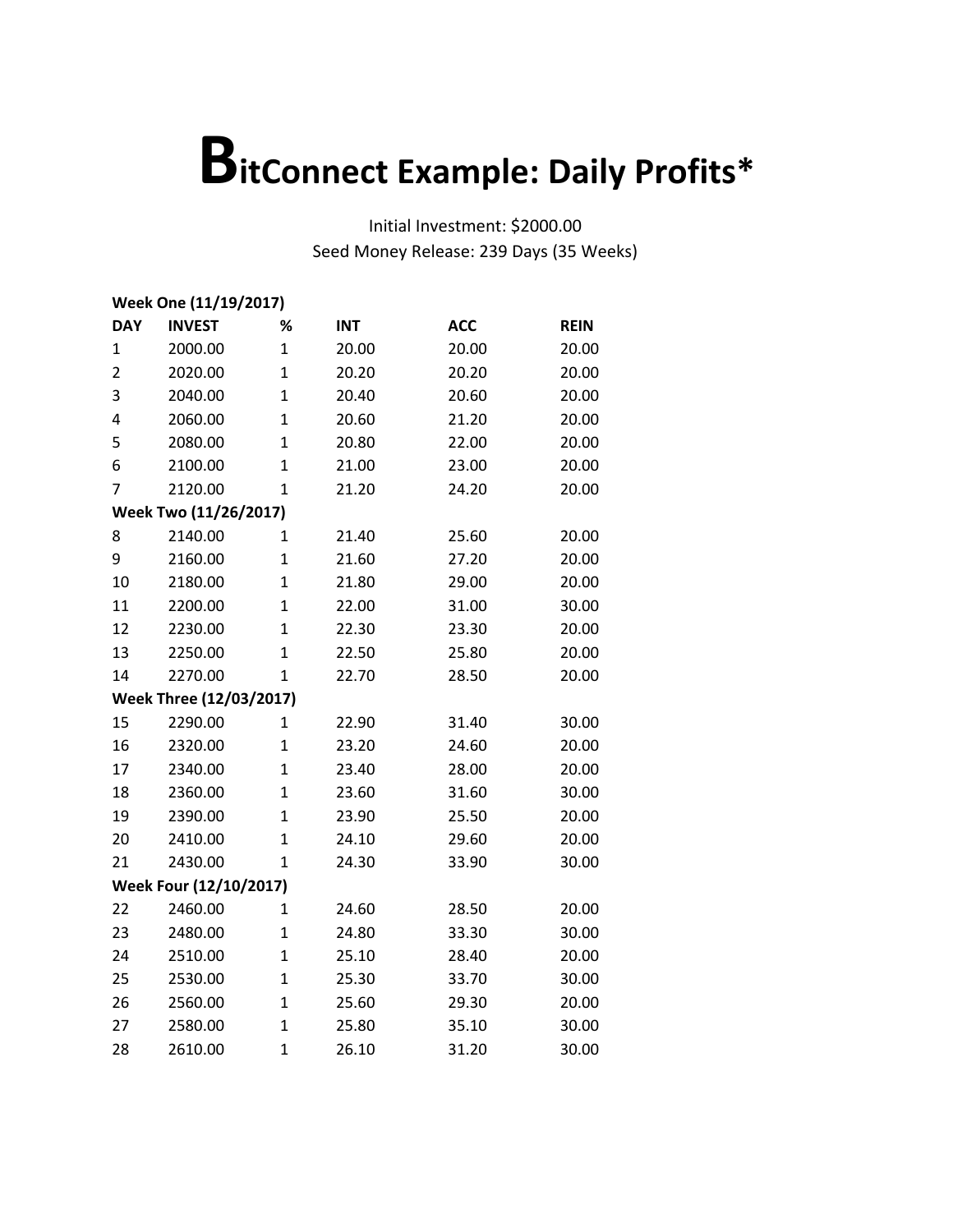|    | Week Five (12/17/2017)  |                |       |       |       |  |  |
|----|-------------------------|----------------|-------|-------|-------|--|--|
| 29 | 2640.00                 | $\mathbf{1}$   | 26.40 | 27.60 | 20.00 |  |  |
| 30 | 2660.00                 | $\mathbf{1}$   | 26.60 | 34.20 | 30.00 |  |  |
| 31 | 2690.00                 | $\mathbf{1}$   | 26.90 | 31.10 | 30.00 |  |  |
| 32 | 2720.00                 | $\mathbf{1}$   | 27.20 | 28.30 | 20.00 |  |  |
| 33 | 2740.00                 | $\overline{1}$ | 27.40 | 35.70 | 30.00 |  |  |
| 34 | 2770.00                 | $\mathbf{1}$   | 27.70 | 33.40 | 30.00 |  |  |
| 35 | 2800.00                 | $\mathbf{1}$   | 28.00 | 31.40 | 30.00 |  |  |
|    | Week Six (12/24/2017)   |                |       |       |       |  |  |
| 36 | 2830.00                 | $\mathbf 1$    | 28.30 | 29.70 | 20.00 |  |  |
| 37 | 2850.00                 | $\mathbf{1}$   | 28.50 | 38.20 | 30.00 |  |  |
| 38 | 2880.00                 | $\mathbf 1$    | 28.80 | 37.00 | 30.00 |  |  |
| 39 | 2910.00                 | $\mathbf{1}$   | 29.10 | 36.10 | 30.00 |  |  |
| 40 | 2940.00                 | $\mathbf{1}$   | 29.40 | 35.50 | 30.00 |  |  |
| 41 | 2970.00                 | $\overline{1}$ | 29.70 | 35.20 | 30.00 |  |  |
| 42 | 3000.00                 | $\mathbf 1$    | 30.00 | 35.20 | 30.00 |  |  |
|    | Week Seven (12/31/2017) |                |       |       |       |  |  |
| 43 | 3030.00                 | $\mathbf{1}$   | 30.30 | 35.50 | 30.00 |  |  |
| 44 | 3060.00                 | $\mathbf 1$    | 30.60 | 36.10 | 30.00 |  |  |
| 45 | 3090.00                 | $\mathbf{1}$   | 30.90 | 37.00 | 30.00 |  |  |
| 46 | 3120.00                 | $\mathbf{1}$   | 31.20 | 38.20 | 30.00 |  |  |
| 47 | 3150.00                 | $\mathbf{1}$   | 31.50 | 39.70 | 30.00 |  |  |
| 48 | 3180.00                 | $\overline{1}$ | 31.80 | 41.50 | 40.00 |  |  |
| 49 | 3220.00                 | $\mathbf{1}$   | 32.20 | 33.70 | 30.00 |  |  |
|    | Week Eight (1/07/2018)  |                |       |       |       |  |  |
| 50 | 3250.00                 | $\mathbf 1$    | 32.50 | 36.20 | 30.00 |  |  |
| 51 | 3280.00                 | $\mathbf 1$    | 32.80 | 39.00 | 30.00 |  |  |
| 52 | 3310.00                 | $\mathbf{1}$   | 33.10 | 42.10 | 40.00 |  |  |
| 53 | 3350.00                 | $\mathbf{1}$   | 33.50 | 35.60 | 30.00 |  |  |
| 54 | 3380.00                 | $\mathbf{1}$   | 33.80 | 39.40 | 30.00 |  |  |
| 55 | 3410.00                 | $\mathbf{1}$   | 34.10 | 43.50 | 40.00 |  |  |
| 56 | 3450.00                 | $\mathbf{1}$   | 34.50 | 38.00 | 30.00 |  |  |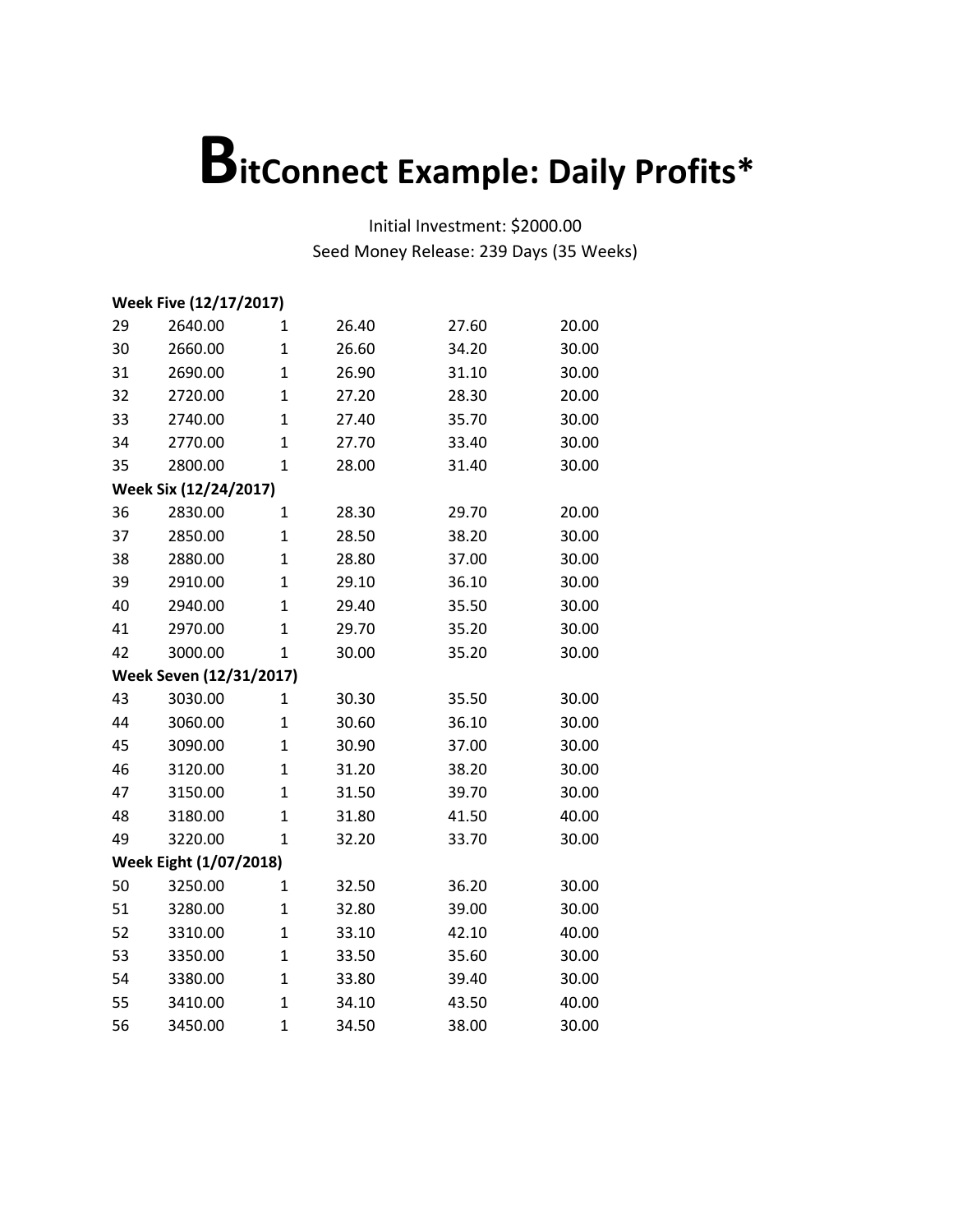|    | <b>Week Nine (1/14/2018)</b>   |                |       |       |       |
|----|--------------------------------|----------------|-------|-------|-------|
| 57 | 3480.00                        | 1              | 34.80 | 42.80 | 40.00 |
| 58 | 3520.00                        | $\mathbf{1}$   | 35.20 | 38.00 | 30.00 |
| 59 | 3550.00                        | $\mathbf{1}$   | 35.50 | 43.50 | 40.00 |
| 60 | 3590.00                        | $\mathbf{1}$   | 35.90 | 39.40 | 30.00 |
| 61 | 3620.00                        | $\overline{1}$ | 36.20 | 45.60 | 40.00 |
| 62 | 3660.00                        | $\mathbf{1}$   | 36.60 | 42.20 | 40.00 |
| 63 | 3700.00                        | $\mathbf{1}$   | 37.00 | 39.20 | 30.00 |
|    | Week Ten (1/21/2018)           |                |       |       |       |
| 64 | 3730.00                        | 1              | 37.30 | 46.50 | 40.00 |
| 65 | 3770.00                        | 1              | 37.70 | 44.20 | 40.00 |
| 66 | 3810.00                        | $\mathbf{1}$   | 38.10 | 42.30 | 40.00 |
| 67 | 3850.00                        | $\mathbf{1}$   | 38.50 | 40.80 | 40.00 |
| 68 | 3890.00                        | $\mathbf{1}$   | 38.90 | 39.70 | 30.00 |
| 69 | 3920.00                        | $\mathbf{1}$   | 39.20 | 48.90 | 40.00 |
| 70 | 3960.00                        | 1              | 39.60 | 48.50 | 40.00 |
|    | <b>Week Eleven (1/28/2018)</b> |                |       |       |       |
| 71 | 4000.00                        | 1              | 40.00 | 48.50 | 40.00 |
| 72 | 4040.00                        | 1              | 40.40 | 48.90 | 40.00 |
| 73 | 4080.00                        | $\overline{1}$ | 40.80 | 49.70 | 40.00 |
| 74 | 4120.00                        | $\mathbf{1}$   | 41.20 | 50.90 | 50.00 |
| 75 | 4170.00                        | $\mathbf{1}$   | 41.70 | 42.60 | 40.00 |
| 76 | 5210.00                        | $\mathbf{1}$   | 52.10 | 54.70 | 50.00 |
| 77 | 5260.00                        | $\mathbf{1}$   | 52.60 | 57.30 | 50.00 |
|    | <b>Week Twelve (1/14/2018)</b> |                |       |       |       |
| 78 | 5310.00                        | $\mathbf{1}$   | 53.10 | 60.40 | 60.00 |
| 79 | 5370.00                        | 1              | 53.70 | 54.10 | 50.00 |
| 80 | 5420.00                        | $\mathbf{1}$   | 54.20 | 58.30 | 50.00 |
| 81 | 5470.00                        | $\overline{1}$ | 54.70 | 63.00 | 60.00 |
| 82 | 5530.00                        | $\mathbf{1}$   | 55.30 | 58.30 | 50.00 |
| 83 | 5580.00                        | $\mathbf{1}$   | 55.80 | 64.10 | 60.00 |
| 84 | 5640.00                        | $\mathbf{1}$   | 56.40 | 60.50 | 60.00 |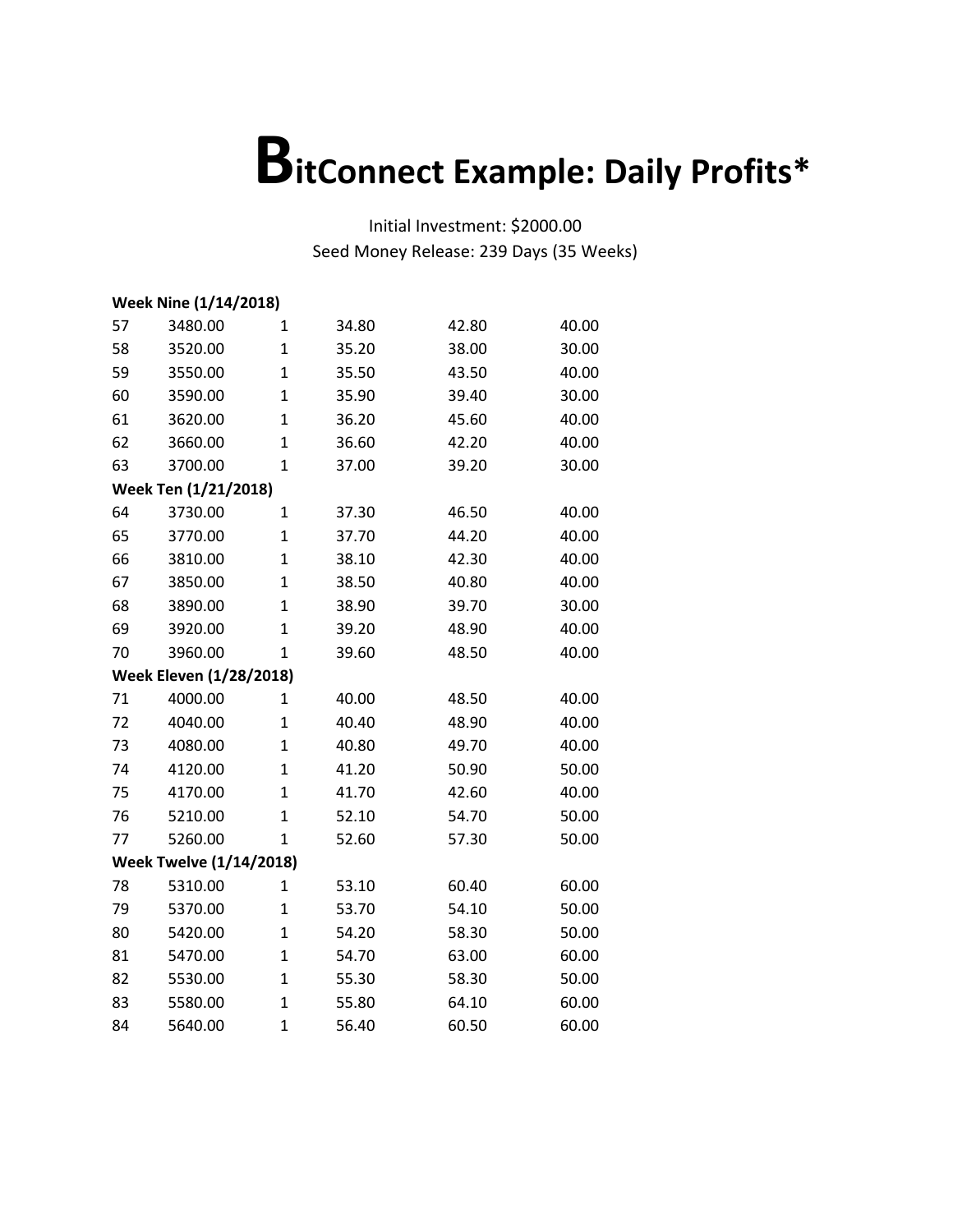|     | <b>Week Thirteen (2/04/2018)</b> |                |        |       |       |  |  |  |
|-----|----------------------------------|----------------|--------|-------|-------|--|--|--|
| 85  | 5700.00                          | 1              | 57.00  | 57.50 | 50.00 |  |  |  |
| 86  | 5750.00                          | $\mathbf{1}$   | 57.50  | 65.00 | 60.00 |  |  |  |
| 87  | 5810.00                          | $\mathbf{1}$   | 58.10  | 63.10 | 60.00 |  |  |  |
| 88  | 5870.00                          | $\overline{1}$ | 58.70  | 61.80 | 60.00 |  |  |  |
| 89  | 5930.00                          | $\mathbf{1}$   | 59.30  | 61.10 | 60.00 |  |  |  |
| 90  | 5990.00                          | $\mathbf 1$    | 59.960 | 61.00 | 60.00 |  |  |  |
| 91  | 6050.00                          | $\mathbf{1}$   | 60.50  | 61.50 | 60.00 |  |  |  |
|     | <b>Week Fourteen (2/11/2018)</b> |                |        |       |       |  |  |  |
| 92  | 6110.00                          | 1              | 61.10  | 62.30 | 60.00 |  |  |  |
| 93  | 6170.00                          | $\mathbf{1}$   | 61.70  | 64.00 | 60.00 |  |  |  |
| 94  | 6230.00                          | $\mathbf{1}$   | 62.30  | 62.30 | 60.00 |  |  |  |
| 95  | 6290.00                          | $\mathbf 1$    | 62.90  | 65.20 | 60.00 |  |  |  |
| 96  | 6350.00                          | $\mathbf{1}$   | 63.50  | 68.70 | 60.00 |  |  |  |
| 97  | 6410.00                          | $\mathbf{1}$   | 64.10  | 72.90 | 70.00 |  |  |  |
| 98  | 6480.00                          | $\mathbf{1}$   | 64.80  | 67.70 | 60.00 |  |  |  |
|     | <b>Week Fifteen (2/18/2018)</b>  |                |        |       |       |  |  |  |
| 99  | 6540.00                          | 1              | 65.40  | 73.10 | 70.00 |  |  |  |
| 100 | 6610.00                          | 1              | 66.10  | 69.20 | 60.00 |  |  |  |
| 101 | 6670.00                          | $\mathbf{1}$   | 66.70  | 75.90 | 70.00 |  |  |  |
| 102 | 6740.00                          | $\mathbf{1}$   | 67.40  | 73.30 | 70.00 |  |  |  |
| 103 | 6810.00                          | $\mathbf{1}$   | 68.10  | 71.40 | 70.00 |  |  |  |
| 104 | 6880.00                          | $\mathbf{1}$   | 68.80  | 70.20 | 70.00 |  |  |  |
| 105 |                                  |                |        |       |       |  |  |  |
|     | <b>Week Sixteen (2/25/2018)</b>  |                |        |       |       |  |  |  |
| 106 | 6950.00                          | $\mathbf{1}$   | 69.50  | 69.70 | 60.00 |  |  |  |
| 107 | 7010.00                          | $\mathbf{1}$   | 70.10  | 79.80 | 70.00 |  |  |  |
| 108 | 7080.00                          | $\mathbf{1}$   | 70.80  | 80.60 | 80.00 |  |  |  |
| 109 | 7140.00                          | $\mathbf{1}$   | 71.40  | 72.00 | 70.00 |  |  |  |
| 110 | 7210.00                          | $\mathbf 1$    | 72.10  | 74.10 | 70.00 |  |  |  |
| 111 | 7280.00                          | $\mathbf{1}$   | 72.80  | 76.90 | 70.00 |  |  |  |
|     |                                  |                |        |       |       |  |  |  |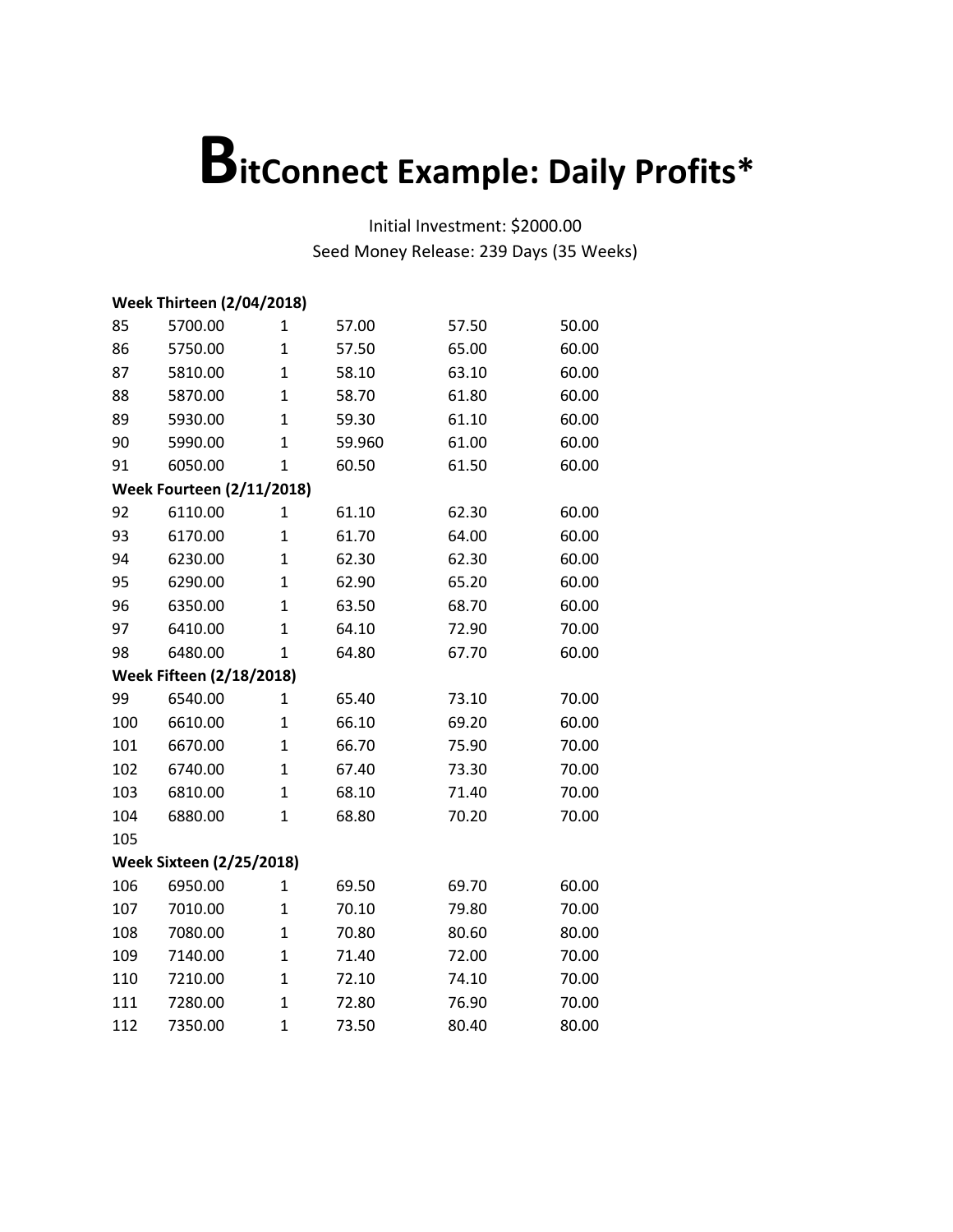|     | <b>Week Seventeen (3/04/2018)</b> |                |        |        |        |
|-----|-----------------------------------|----------------|--------|--------|--------|
| 113 | 7430.00                           | 1              | 74.30  | 74.70  | 70.00  |
| 114 | 7500.00                           | $\mathbf{1}$   | 75.00  | 79.70  | 70.00  |
| 115 | 7570.00                           | $\mathbf{1}$   | 75.70  | 85.40  | 80.00  |
| 116 | 7650.00                           | $\overline{1}$ | 76.50  | 81.90  | 80.00  |
| 117 | 7730.00                           | $\overline{1}$ | 77.30  | 79.20  | 70.00  |
| 118 | 7800.00                           | $\mathbf{1}$   | 78.00  | 87.20  | 80.00  |
| 119 | 7880.00                           | $\mathbf{1}$   | 78.80  | 86.00  | 80.00  |
|     | <b>Week Eighteen (3/11/2018)</b>  |                |        |        |        |
| 120 | 7960.00                           | 1              | 79.60  | 85.60  | 80.00  |
| 121 | 8040.00                           | $\overline{1}$ | 80.40  | 86.00  | 80.00  |
| 122 | 8120.00                           | $\overline{1}$ | 81.20  | 87.20  | 80.00  |
| 123 | 8200.00                           | $\mathbf{1}$   | 82.00  | 89.20  | 80.00  |
| 124 | 8280.00                           | $\mathbf{1}$   | 82.80  | 92.00  | 90.00  |
| 125 | 9370.00                           | $\overline{1}$ | 93.70  | 95.70  | 90.00  |
| 126 | 9450.00                           | $\mathbf{1}$   | 94.50  | 100.20 | 100.00 |
|     | <b>Week Nineteen (3/18/2018)</b>  |                |        |        |        |
| 127 | 9550.00                           | $\mathbf{1}$   | 95.50  | 95.70  | 90.00  |
| 128 | 9610.00                           | $\mathbf{1}$   | 96.10  | 101.80 | 100.00 |
| 129 | 9710.00                           | $\mathbf{1}$   | 97.10  | 98.90  | 90.00  |
| 130 | 9800.00                           | $\mathbf{1}$   | 98.00  | 106.90 | 100.00 |
| 131 | 9900.00                           | $\overline{1}$ | 99.00  | 105.90 | 100.00 |
| 132 | 10000.00                          | $\overline{1}$ | 100.00 | 105.90 | 100.00 |
| 133 | 10100.00                          | 1              | 101.00 | 106.90 | 100.00 |
|     | <b>Week Twenty (3/25/2018)</b>    |                |        |        |        |
| 134 | 10200.00                          | $\mathbf{1}$   | 108.90 | 108.90 | 100.00 |
| 135 | 10300.00                          | $\mathbf{1}$   | 103.00 | 111.90 | 110.00 |
| 136 | 10410.00                          | $\overline{1}$ | 104.10 | 106.00 | 100.00 |
| 137 | 10510.00                          | $\overline{1}$ | 105.10 | 111.10 | 110.00 |
| 138 | 10620.00                          | $\overline{1}$ | 106.20 | 107.30 | 100.00 |
| 139 | 10720.00                          | $\mathbf 1$    | 107.20 | 114.50 | 110.00 |
| 140 | 10830.00                          | $\overline{1}$ | 108.30 | 112.80 | 110.00 |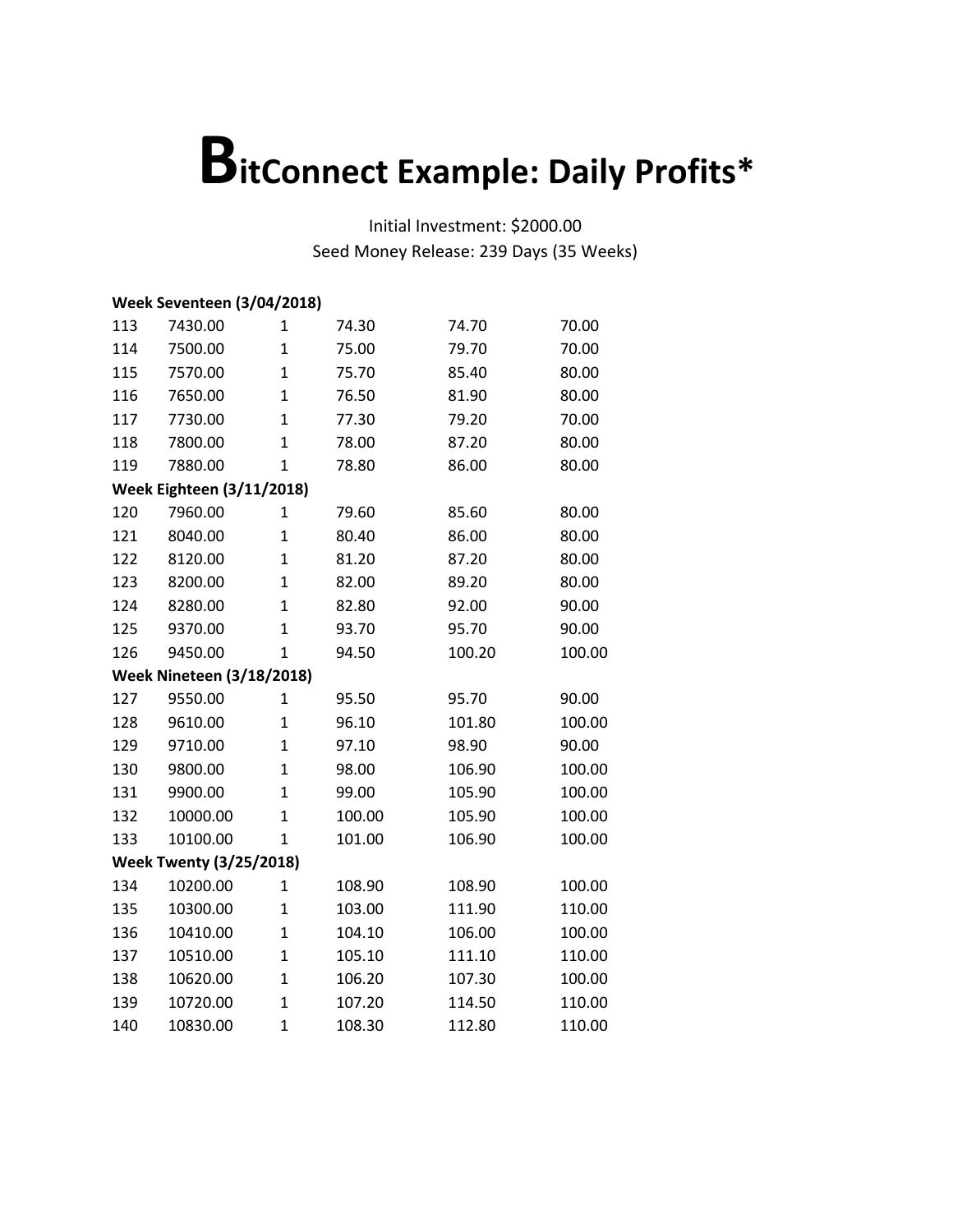|     | <b>Week Twenty-One (4/08/2018)</b> |              |        |        |        |  |  |  |
|-----|------------------------------------|--------------|--------|--------|--------|--|--|--|
| 141 | 10940.00                           | $\mathbf{1}$ | 109.40 | 112.20 | 110.00 |  |  |  |
| 142 | 11050.00                           | $\mathbf{1}$ | 110.50 | 112.70 | 110.00 |  |  |  |
| 143 | 11160.00                           | $\mathbf{1}$ | 111.60 | 114.30 | 110.00 |  |  |  |
| 144 | 11270.00                           | $\mathbf{1}$ | 112.70 | 117.00 | 110.00 |  |  |  |
| 145 | 11380.00                           | $\mathbf{1}$ | 113.80 | 120.80 | 120.00 |  |  |  |
| 146 | 11500.00                           | $\mathbf{1}$ | 115.00 | 115.80 | 110.00 |  |  |  |
| 147 | 11610.00                           | $\mathbf{1}$ | 116.10 | 121.90 | 120.00 |  |  |  |
|     | <b>Week Twenty-Two (4/15/2018)</b> |              |        |        |        |  |  |  |
| 148 | 11730.00                           | $\mathbf{1}$ | 117.30 | 119.20 | 110.00 |  |  |  |
| 149 | 11840.00                           | $\mathbf{1}$ | 118.40 | 127.60 | 120.00 |  |  |  |
| 150 | 11960.00                           | $\mathbf{1}$ | 119.60 | 127.20 | 120.00 |  |  |  |
| 151 | 12080.00                           | $\mathbf{1}$ | 120.80 | 128.00 | 120.00 |  |  |  |
| 152 | 12200.00                           | $\mathbf{1}$ | 122.00 | 130.00 | 130.00 |  |  |  |
| 153 | 12330.00                           | $\mathbf{1}$ | 123.30 | 123.30 | 120.00 |  |  |  |
| 154 | 12450.00                           | $\mathbf{1}$ | 124.50 | 127.80 | 120.00 |  |  |  |
|     | Week Twenty-Three (4/22/2018)      |              |        |        |        |  |  |  |
| 155 | 12570.00                           | $\mathbf{1}$ | 125.70 | 133.50 | 130.00 |  |  |  |
| 156 | 12700.00                           | $\mathbf{1}$ | 127.00 | 130.50 | 130.00 |  |  |  |
| 157 | 12830.00                           | $\mathbf{1}$ | 128.30 | 128.80 | 120.00 |  |  |  |
| 158 | 12950.00                           | $\mathbf{1}$ | 129.50 | 138.30 | 130.00 |  |  |  |
| 159 | 13080.00                           | $\mathbf{1}$ | 130.80 | 139.10 | 130.00 |  |  |  |
| 160 | 13210.00                           | $\mathbf{1}$ | 132.10 | 140.20 | 140.00 |  |  |  |
| 161 | 13350.00                           | $\mathbf{1}$ | 133.50 | 133.70 | 130.00 |  |  |  |
|     | Week Twenty-Four (4/29/2018)       |              |        |        |        |  |  |  |
| 162 | 13480.00                           | $\mathbf{1}$ | 134.80 | 138.50 | 130.00 |  |  |  |
| 163 | 13610.00                           | $\mathbf{1}$ | 136.10 | 144.60 | 140.00 |  |  |  |
| 164 | 13750.00                           | $\mathbf{1}$ | 137.50 | 142.10 | 140.00 |  |  |  |
| 165 | 13890.00                           | $\mathbf{1}$ | 138.90 | 141.00 | 140.00 |  |  |  |
| 166 | 14030.00                           | $\mathbf{1}$ | 140.30 | 141.30 | 140.00 |  |  |  |
| 167 | 14170.00                           | $\mathbf{1}$ | 141.70 | 143.00 | 140.00 |  |  |  |
| 168 | 14310.00                           | $\mathbf{1}$ | 143.10 | 146.10 | 140.00 |  |  |  |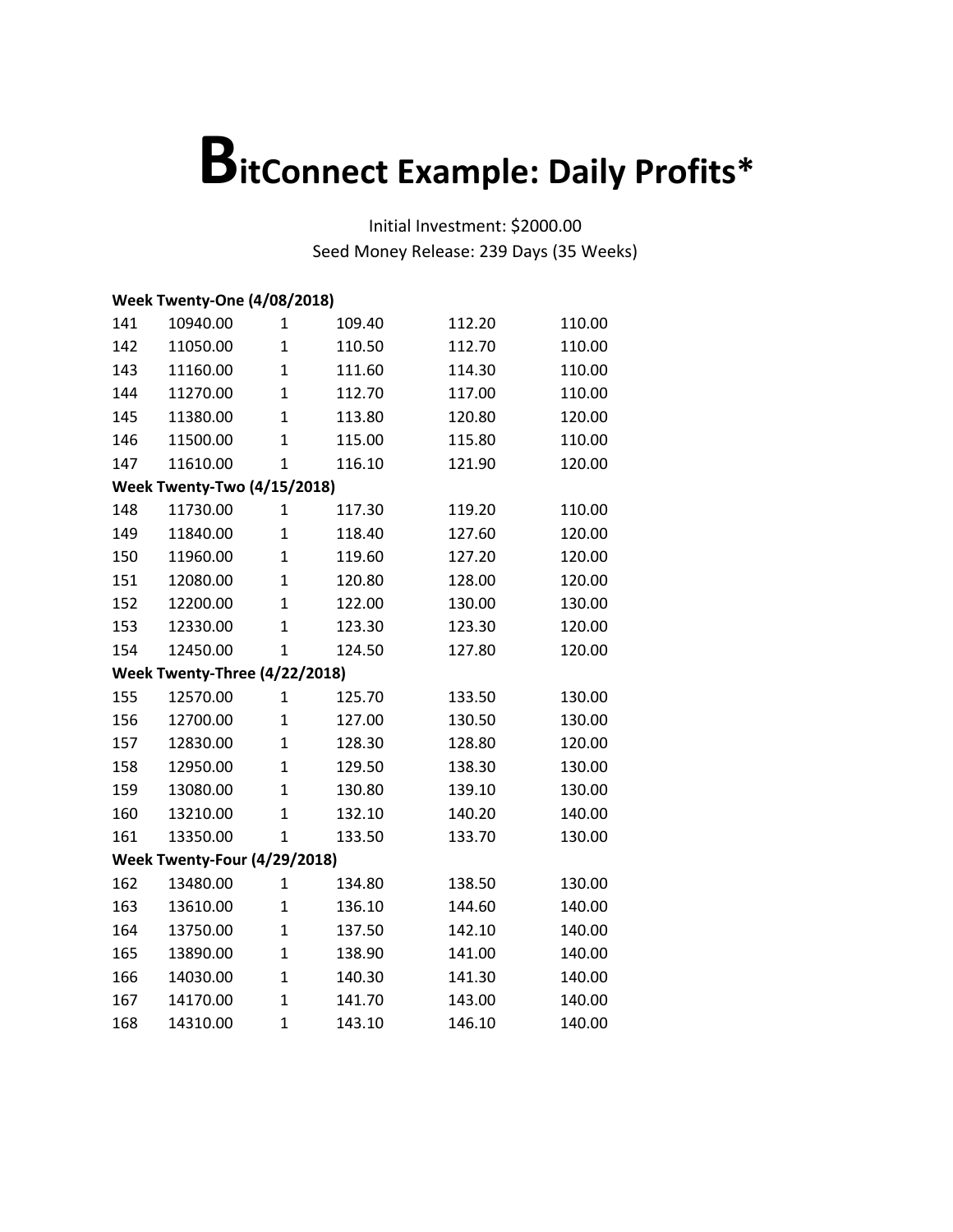|     | Week Twenty-Five (5/06/2018)       |                |        |        |        |  |  |  |
|-----|------------------------------------|----------------|--------|--------|--------|--|--|--|
| 169 | 14450.00                           | $\mathbf{1}$   | 144.50 | 150.60 | 150.00 |  |  |  |
| 170 | 14600.00                           | $\mathbf{1}$   | 146.00 | 146.60 | 140.00 |  |  |  |
| 171 | 14740.00                           | $\mathbf{1}$   | 147.40 | 154.00 | 150.00 |  |  |  |
| 172 | 14890.00                           | $\mathbf{1}$   | 148.90 | 150.90 | 150.00 |  |  |  |
| 173 | 15040.00                           | $\overline{1}$ | 150.40 | 151.30 | 150.00 |  |  |  |
| 174 | 15190.00                           | $\overline{1}$ | 151.90 | 153.20 | 150.00 |  |  |  |
| 175 | 15340.00                           | $\mathbf{1}$   | 153.40 | 156.60 | 150.00 |  |  |  |
|     | <b>Week Twenty-Six (5/13/2018)</b> |                |        |        |        |  |  |  |
| 176 | 15490.00                           | $\mathbf{1}$   | 154.90 | 161.50 | 160.00 |  |  |  |
| 177 | 15650.00                           | $\mathbf{1}$   | 156.50 | 158.00 | 150.00 |  |  |  |
| 178 | 15800.00                           | $\mathbf{1}$   | 158.00 | 158.00 | 150.00 |  |  |  |
| 179 | 15950.00                           | $\mathbf{1}$   | 159.50 | 159.50 | 150.00 |  |  |  |
| 180 | 16100.00                           | $\mathbf{1}$   | 161.00 | 170.50 | 170.00 |  |  |  |
| 181 | 16270.00                           | $\overline{1}$ | 162.70 | 163.20 | 160.00 |  |  |  |
| 182 | 16430.00                           | $\mathbf{1}$   | 164.30 | 167.50 | 160.00 |  |  |  |
|     | Week Twenty-Seven (5/20/2018)      |                |        |        |        |  |  |  |
| 183 | 16590.00                           | $\mathbf{1}$   | 165.90 | 173.40 | 170.00 |  |  |  |
| 184 | 16760.00                           | $\mathbf{1}$   | 167.60 | 171.00 | 170.00 |  |  |  |
| 185 | 16930.00                           | $\mathbf{1}$   | 169.30 | 170.30 | 170.00 |  |  |  |
| 186 | 17100.00                           | $\mathbf{1}$   | 171.00 | 171.30 | 170.00 |  |  |  |
| 187 | 17270.00                           | $\mathbf{1}$   | 172.70 | 174.00 | 170.00 |  |  |  |
| 188 | 17440.00                           | $\mathbf{1}$   | 174.40 | 178.40 | 170.00 |  |  |  |
| 189 | 17610.00                           | $\overline{1}$ | 176.10 | 184.50 | 180.00 |  |  |  |
|     | Week Twenty-Eight (5/27/2018)      |                |        |        |        |  |  |  |
| 190 | 17790.00                           | $\mathbf{1}$   | 177.90 | 182.40 | 180.00 |  |  |  |
| 191 | 17970.00                           | $\mathbf{1}$   | 179.70 | 182.10 | 180.00 |  |  |  |
| 192 | 18150.00                           | $\mathbf{1}$   | 181.50 | 183.60 | 180.00 |  |  |  |
| 193 | 18330.00                           | $\mathbf{1}$   | 183.30 | 186.90 | 180.00 |  |  |  |
| 194 | 18510.00                           | $\mathbf{1}$   | 185.10 | 192.00 | 190.00 |  |  |  |
| 195 | 18700.00                           | $\mathbf{1}$   | 187.00 | 189.00 | 180.00 |  |  |  |
| 196 | 18880.00                           | $\overline{1}$ | 188.80 | 197.80 | 190.00 |  |  |  |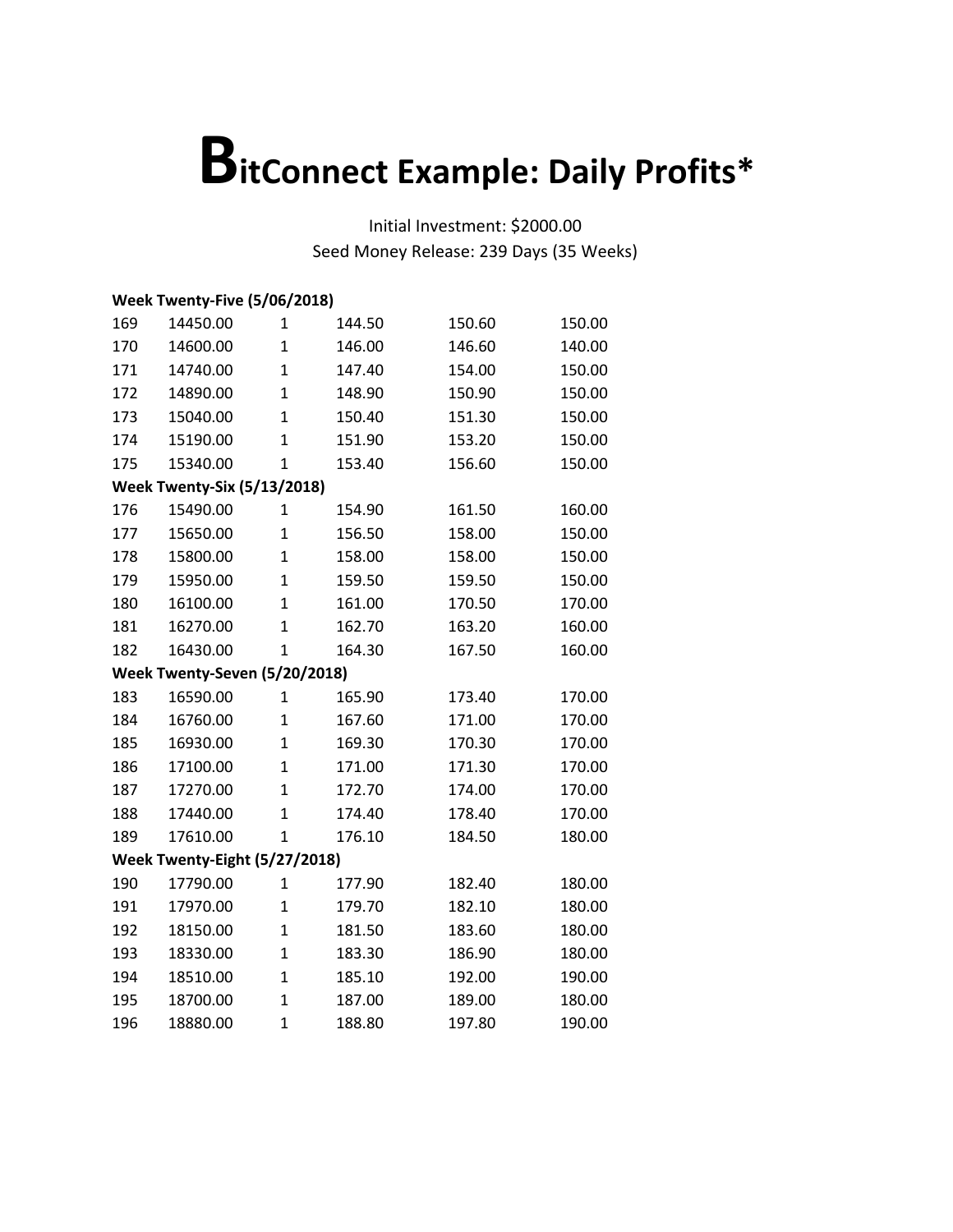|     | Week Twenty-Nine (6/03/2018)       |                |        |        |        |  |  |  |
|-----|------------------------------------|----------------|--------|--------|--------|--|--|--|
| 197 | 19070.00                           | $\mathbf{1}$   | 190.70 | 198.50 | 190.00 |  |  |  |
| 198 | 19260.00                           | $\mathbf{1}$   | 192.60 | 201.10 | 200.00 |  |  |  |
| 199 | 19460.00                           | $\mathbf{1}$   | 194.60 | 195.70 | 190.00 |  |  |  |
| 200 | 19660.00                           | $\mathbf{1}$   | 196.60 | 202.30 | 200.00 |  |  |  |
| 201 | 19860.00                           | $\mathbf{1}$   | 198.60 | 200.90 | 200.00 |  |  |  |
| 202 | 20030.00                           | $\mathbf{1}$   | 200.30 | 201.20 | 200.00 |  |  |  |
| 203 | 20230.00                           | $\mathbf{1}$   | 202.30 | 203.50 | 200.00 |  |  |  |
|     | <b>Week Thirty (6/10/2018)</b>     |                |        |        |        |  |  |  |
| 204 | 20430.00                           | $\mathbf{1}$   | 204.30 | 207.80 | 200.00 |  |  |  |
| 205 | 20630.00                           | $\mathbf{1}$   | 206.30 | 214.10 | 210.00 |  |  |  |
| 206 | 20840.00                           | $\mathbf{1}$   | 208.40 | 212.50 | 210.00 |  |  |  |
| 207 | 21050.00                           | $\mathbf{1}$   | 210.50 | 213.00 | 210.00 |  |  |  |
| 208 | 21260.00                           | $\mathbf{1}$   | 212.60 | 215.60 | 210.00 |  |  |  |
| 209 | 21470.00                           | $\mathbf{1}$   | 214.70 | 220.30 | 220.00 |  |  |  |
| 210 | 21690.00                           | $\mathbf{1}$   | 216.90 | 217.20 | 210.00 |  |  |  |
|     | <b>Week Thirty-One (6/17/2018)</b> |                |        |        |        |  |  |  |
| 211 | 21900.00                           | $\mathbf{1}$   | 219.00 | 226.20 | 220.00 |  |  |  |
| 212 | 22120.00                           | $\mathbf{1}$   | 221.20 | 227.40 | 220.00 |  |  |  |
| 213 | 22340.00                           | $\mathbf{1}$   | 223.40 | 230.00 | 230.00 |  |  |  |
| 214 | 22570.00                           | $\mathbf{1}$   | 225.70 | 225.70 | 220.00 |  |  |  |
| 215 | 22790.00                           | $\mathbf{1}$   | 227.90 | 233.60 | 230.00 |  |  |  |
| 216 | 23020.00                           | $\mathbf{1}$   | 230.20 | 233.80 | 230.00 |  |  |  |
| 217 | 23250.00                           | $\mathbf{1}$   | 232.50 | 236.30 | 230.00 |  |  |  |
|     | <b>Week Thirty-Two (6/24/2018)</b> |                |        |        |        |  |  |  |
| 218 | 23480.00                           | $\mathbf 1$    | 234.80 | 241.10 | 240.00 |  |  |  |
| 219 | 23720.00                           | $\mathbf{1}$   | 237.20 | 238.30 | 230.00 |  |  |  |
| 220 | 23950.00                           | $\mathbf{1}$   | 239.50 | 247.80 | 240.00 |  |  |  |
| 221 | 24190.00                           | $\mathbf{1}$   | 241.90 | 249.70 | 240.00 |  |  |  |
| 222 | 24430.00                           | $\mathbf{1}$   | 244.30 | 254.00 | 250.00 |  |  |  |
| 223 | 24680.00                           | $\mathbf{1}$   | 246.80 | 250.80 | 250.00 |  |  |  |
| 224 | 24930.00                           | $\overline{1}$ | 249.30 | 250.10 | 250.00 |  |  |  |